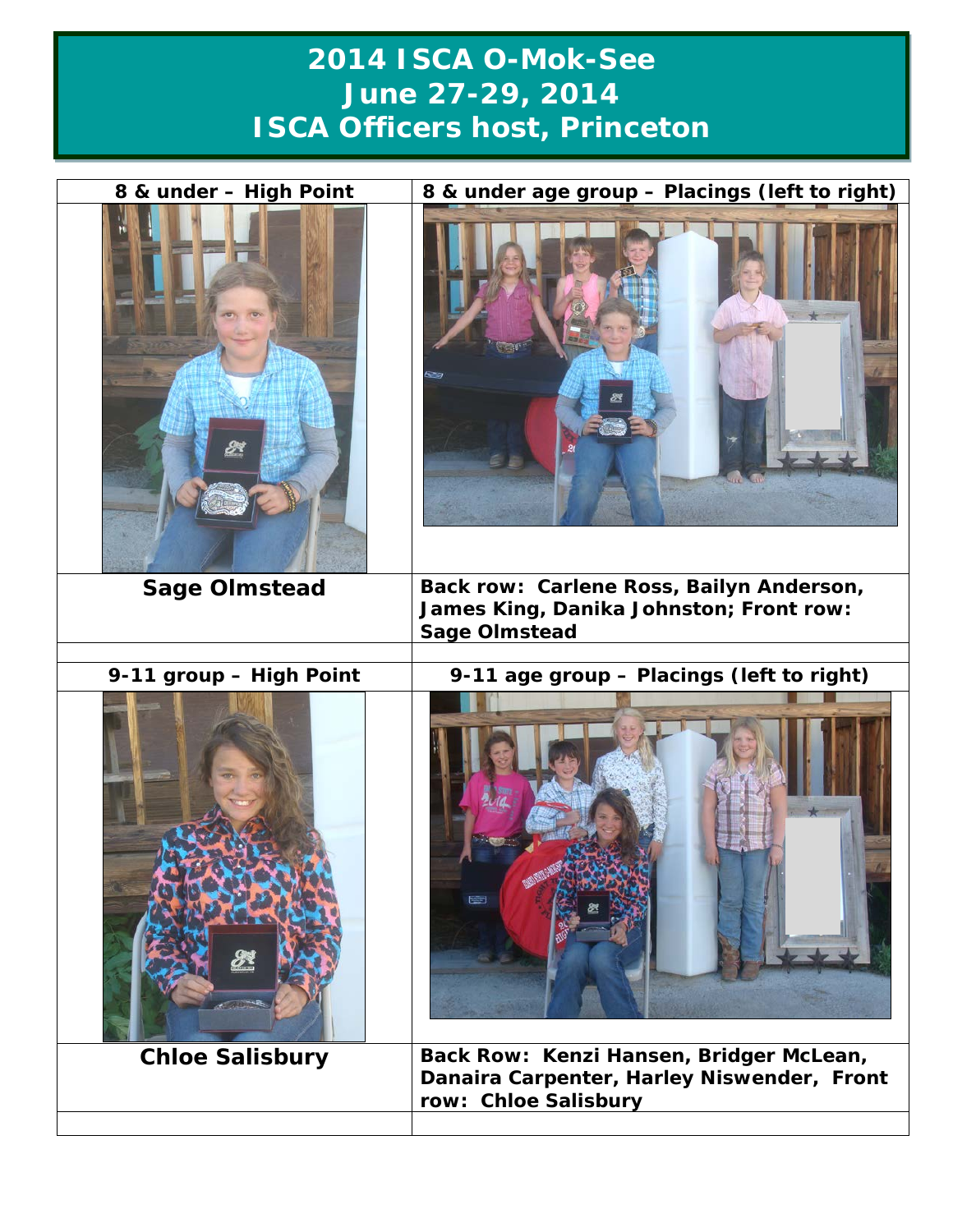| 12-15 group - High Point                 | 12-15 age group - Placings (left to right)                                                                            |
|------------------------------------------|-----------------------------------------------------------------------------------------------------------------------|
|                                          | <b>DAHO STATE O-MOR SKA</b><br>$^{2014}_{\text{HIGH POINT}}$                                                          |
| <b>Alexa Johnson</b>                     | Back row: Sophia Minden, Lexie Reynolds,<br>Callie Ackerman, Kodi McLean; Front row:<br><b>Alexa Johnson</b>          |
|                                          |                                                                                                                       |
| 16-24 women group -<br><b>High Point</b> | 16-24 women age group - Placings<br>(left to right)                                                                   |
| $\sum$                                   |                                                                                                                       |
| <b>Cheyenne Brisson</b>                  | Back row: Natasha Storro, Emily Lisher,<br><b>Brittnie Davis, Elexus Moore; Front row:</b><br><b>Cheyenne Brisson</b> |
|                                          |                                                                                                                       |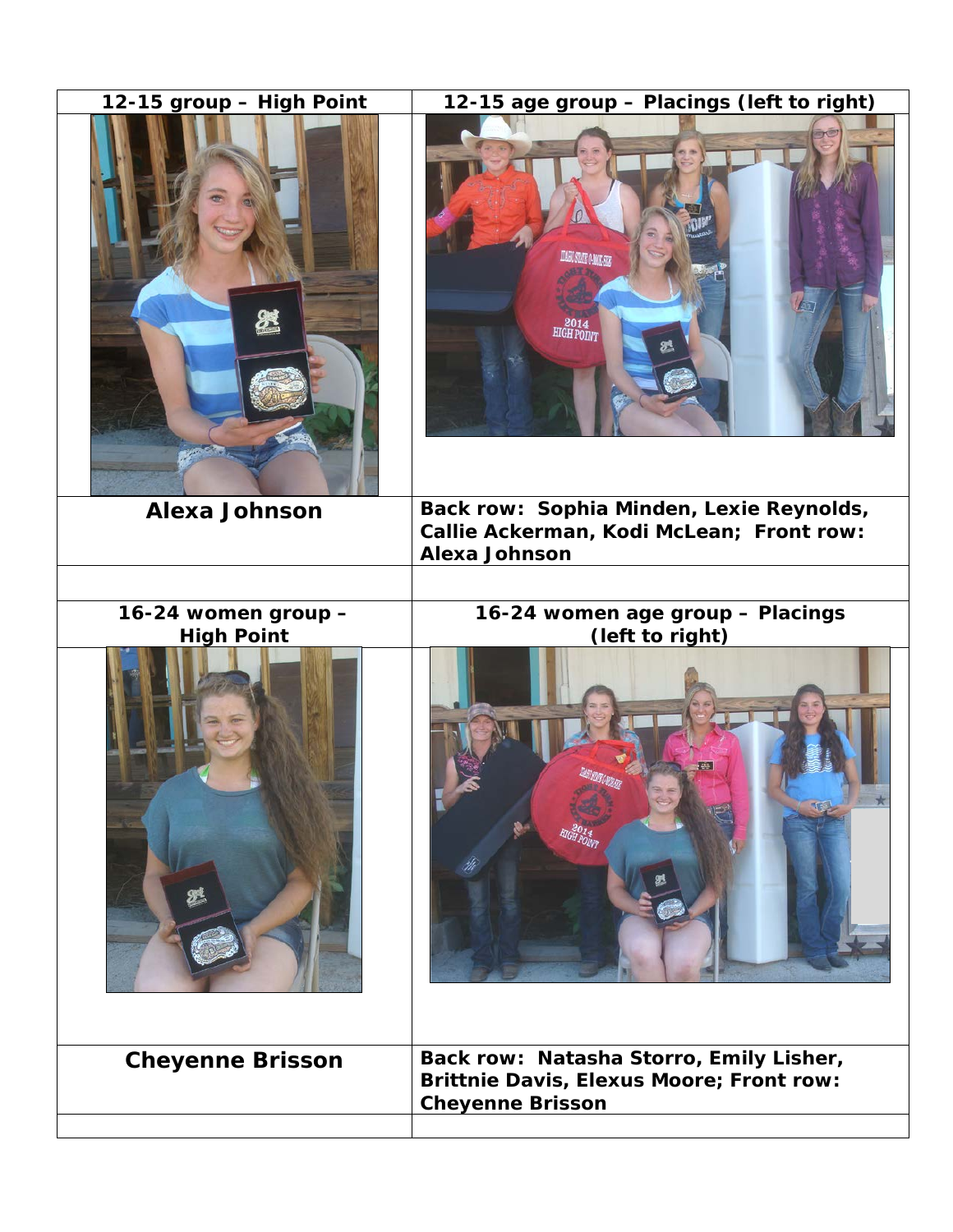| 16-39 men group - High Point             | 16-39 men age group - Placings<br>(left to right)           |
|------------------------------------------|-------------------------------------------------------------|
|                                          | <b>HIGH POIN</b>                                            |
| <b>Mitch Hymas</b>                       | Back row: Justin Griffey, Sheldon Ackerman,                 |
|                                          | Wyatt Stockman, Brian Hoodenpyle; Front<br>row: Mitch Hymas |
|                                          |                                                             |
| 25-39 women group - High<br><b>Point</b> | 25-39 women age group - Placings<br>(left to right)         |
|                                          |                                                             |
|                                          | 2014<br>HIGH POINT                                          |